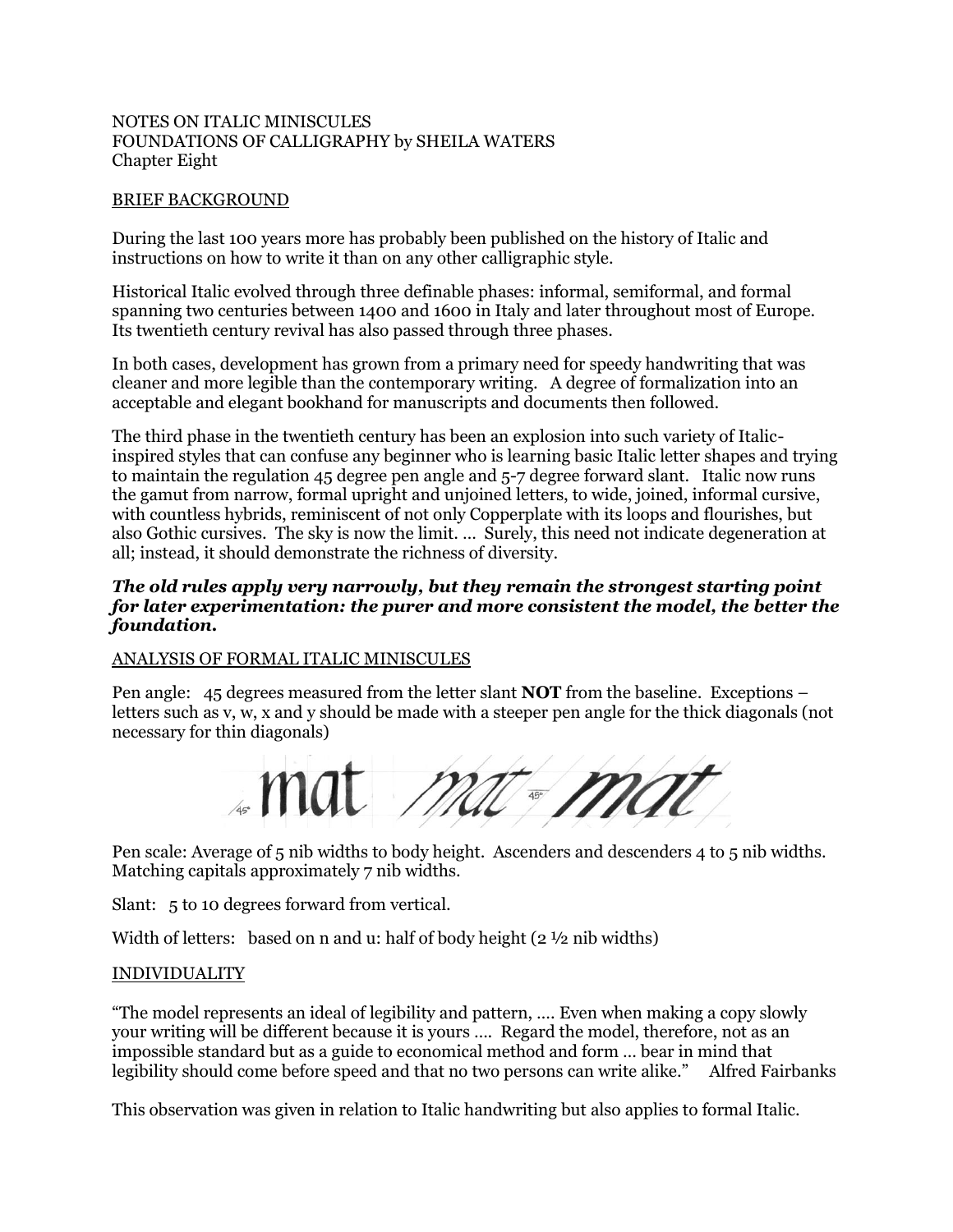monstratis, ante que insinis corpus sope nva absoluat, Iniuneta superhoc su. abilities; and therefore small and quick  $\frac{1}{\sqrt{2}}$  and historic symbols of sound, artistic or

 $\epsilon$ mperor on horseback. Shield blank. f.1v uni<del>ed</del>), leaf of roce-stained vellum with . 2 1: inset, poem in gold "AD LIBRVM" ev.

I read, long years were to go by before I really understood it and  $_\mathrm{\tiny{3}}$  made it my own.There would come

I enclose the results of the Hand-<br>writing Prize. with Jonne comments, which may be helpful to any interest

which is much the most satisfactory when one contemplates the letters individually, is  $_5$  undesirable in a script, since any, even the  $^\prime$ 

the Montgomery County Opportunities . rrogram which effectively trains and place  $_{\circ}\,$  sntgomery County citizens who formerly

any creed could have done to make and more than any fate could have  $_7$  make me happy. You have done it ji

But TODAY, WELL LIVED, makes every yesterday a dream of happiness,<br>and every tomorrow a vision of hope.

Whatever fades, but fading pleasure brings. Draw in thy beams, and humble all thy might To that sweet yoke where lasting freedoms be ; Which breaks the clouds and opens forth the light That doth both shine and give us sight to see.

53

⊟

 $\overline{\phantom{a}}$ 

▀

 $\overline{=}$ 

Ī

=

 $\equiv$ 

 $\equiv$ 

 $\equiv$ 

 $\equiv$ 

 $\equiv$ 

Ī

5

⊟

5

═

≒

₹

₹

≒

Ľ

≡

Ē

=

E

₩

═

E

E

ar sterner than is involved in penning ther re possible use as an example of the mfinite ad - Sudovico degli Arrighis Cancellerosca Corsiva

Therefore will we not fear, though the earth be removed, and 11 though the mountains be carried

# Who lay so close and frozen In winter's blustering.  $\sim$  The northern winds are quiet

& some delightful country grass and woodland in Gaithersburg <sup>13</sup> Maryland  $\rightsquigarrow$ 

Those who deny Freedom to others deserve it not forthemselves, and.undera Just God, cannot long retain it  $\overline{\mathscr{E}}$ HAM LINCOLN · April 6,1859

Springsows<br>Summer grows **Hutumn** REAPS *MINTET* SLEEPS

CHAPTER EIGHT . FOUNDATIONS OF CALLIGRAPHY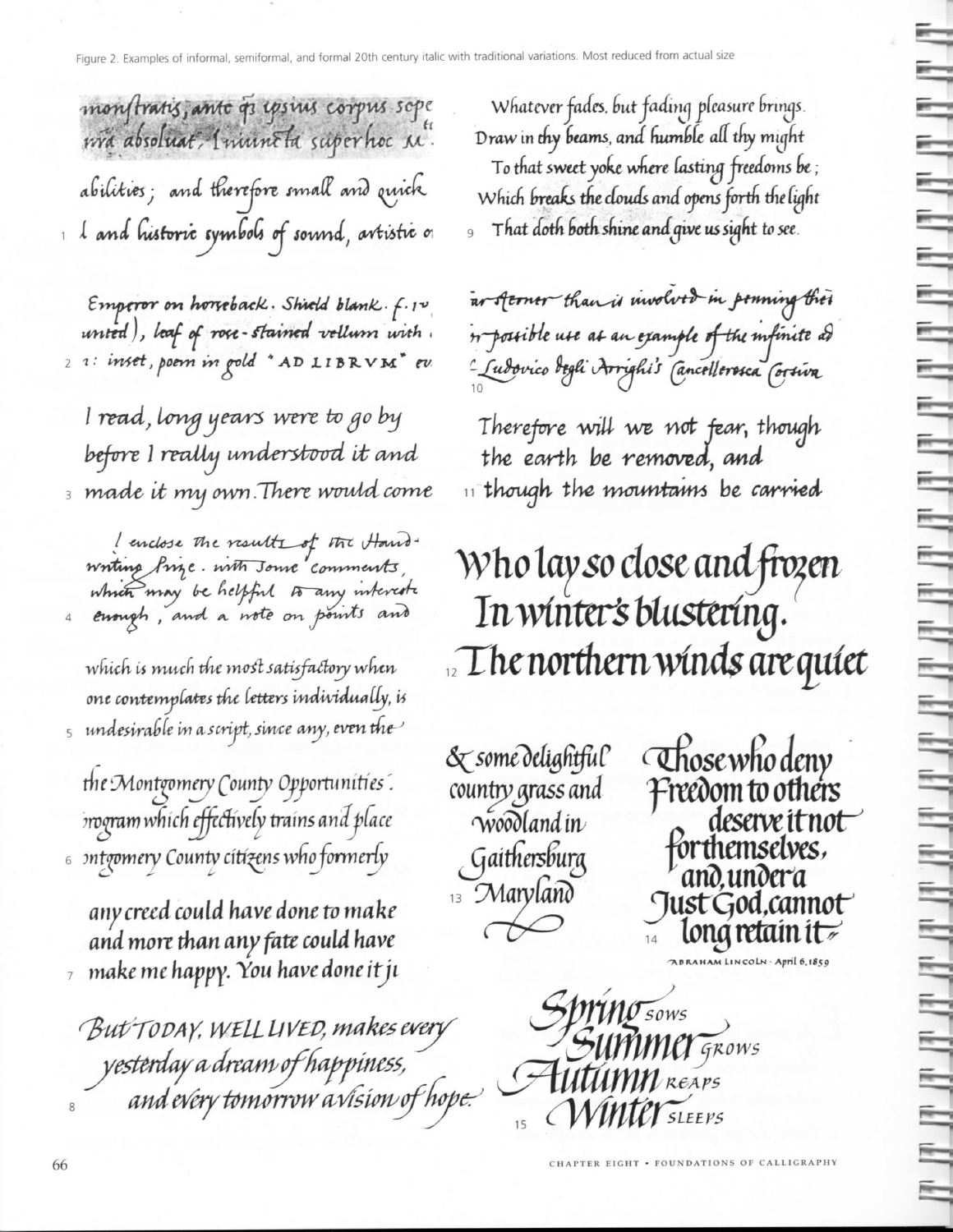## **FORMAL ITALIC MINISCULES - DUCTUS 5 PEN WIDTHS HIGH - PEN ANGLE 45 DEG. TO SLANT - LETTER SLANT 5 DEG**.



**LEE** LEE 22<br>SIM 22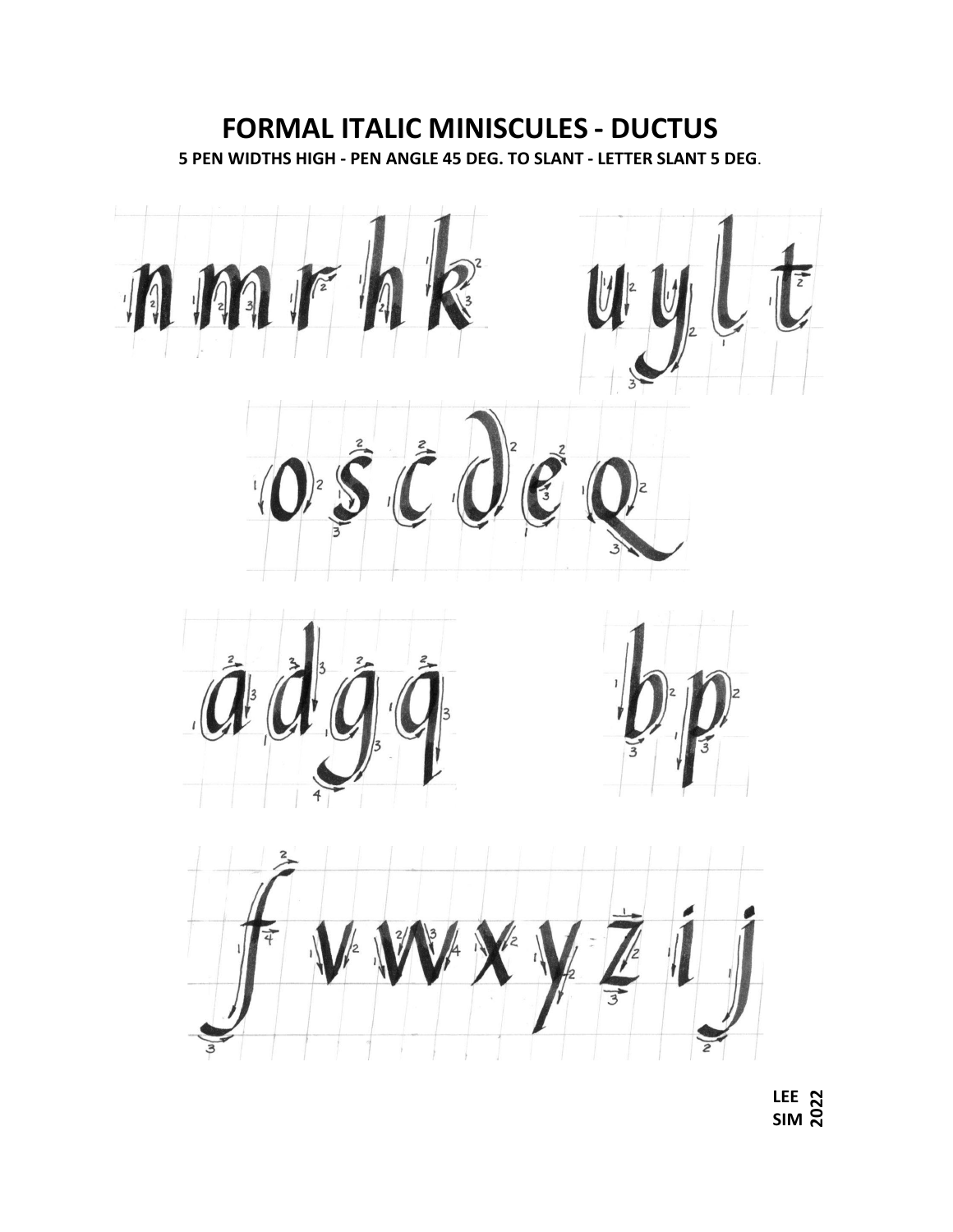